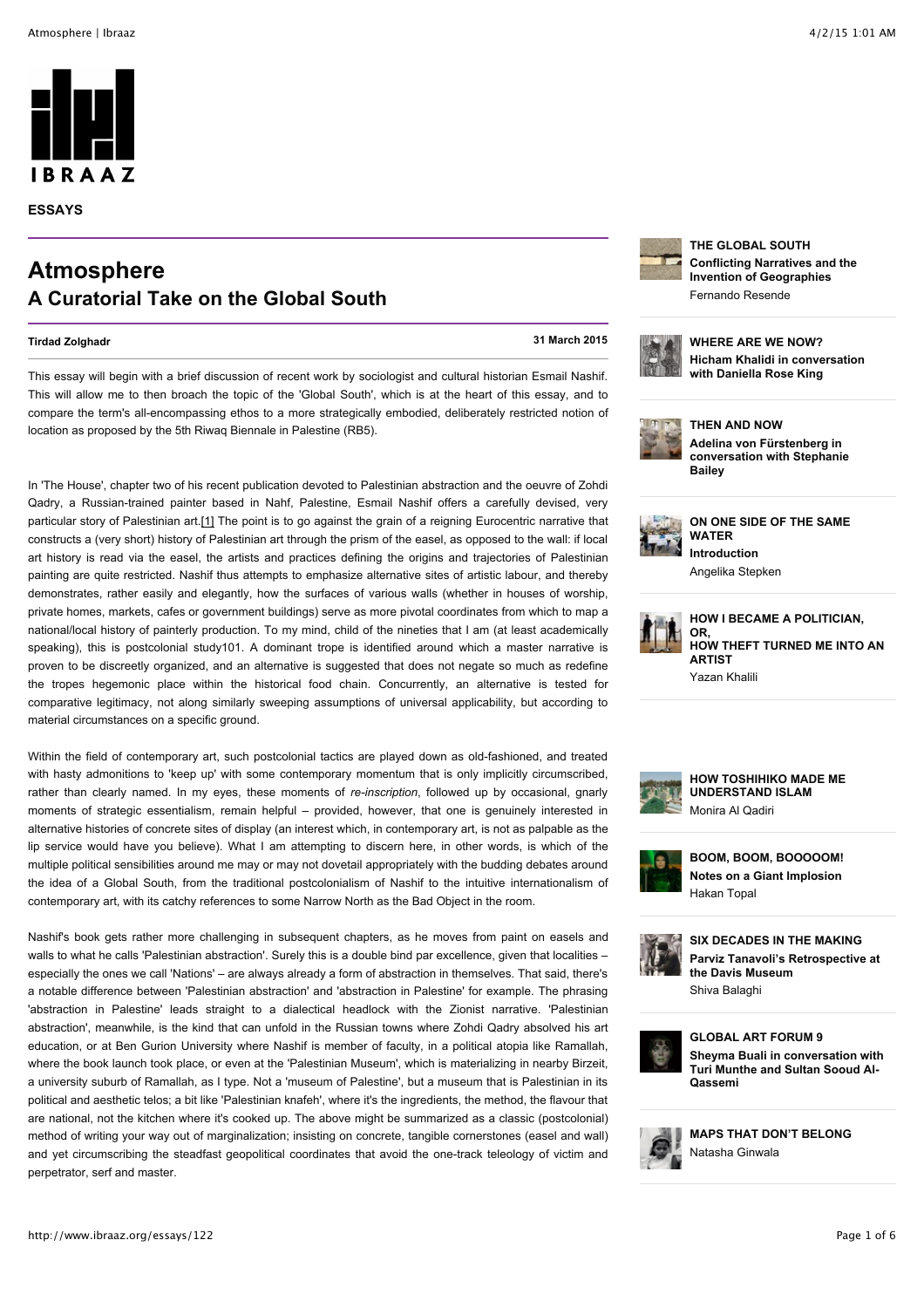

**[MIRRORS FOR PRINCES](http://www.ibraaz.org/interviews/156/) [Anthony Downey and Beatrix Ruf](http://www.ibraaz.org/interviews/156/) in conversation with Slavs and Tatars**



**[DEEP SLEEP II](http://www.ibraaz.org/projects/100/)** Basma Alsharif



**INCIDENTS OF THE [PARADOXICAL GAZE](http://www.ibraaz.org/projects/103/)** Yogesh Barve & Clark House Initiative



**[END OF DREAMS](http://www.ibraaz.org/projects/102/)** Nikolaj Larsen



**CULTURE NOW: RENZO [MARTENS AT THE ICA, LONDON](http://www.ibraaz.org/news/115/)** Tom Snow

# **RIWAQ BIENNALE** 1.6.2014 - 1.6.2016 / PALESTINE

5th RIWAQ Biennale poster. *Copyright and courtesy 5th RIWAQ Biennale.*

At first glance, the Global South arguably offers a comparable game plan in that it conjures a finely crafted shade of placelessness that, in its political horizon, relies on a tactical naming of something both concrete and theoretical, both positioned and evasive. 'Palestine' begins to seem like a pendant to, constituent of, and active player within, an immaterial 'South'. The difference, in my eyes, lies in the Global South's proximity to latter-day key tenets of contemporary art. Namely, a broad identification with the marginal (in terms of art being intrinsically powerless) that in turn allows for a deep-seated identification with the indeterminate, ambivalent and open-ended as intrinsic features of contemporary art: this even when the art is polemical, pedagogical, consequential and hegemonic. The narrative of a Global South, from what I can discern at this point, suggests a sense of a shared arena that dovetails well with this shared notion of a marginality of choice. As argued elsewhere[,\[2\]](http://www.ibraaz.org/essays/122#_ftn2) contemporary art professionals are not only familiar with this sentiment but actively and often passionately identify with it; indeterminacy as a mark of pride.

Only after this initial moment of collective 'southern' identification, does the audience, thus interpellated, move to clarify the actual terms and stakes of the debate. At which point, given its planetary scope, it necessarily branches out into kaleidoscopic specificities and anti-ontological proposals, which, in turn, will confirm what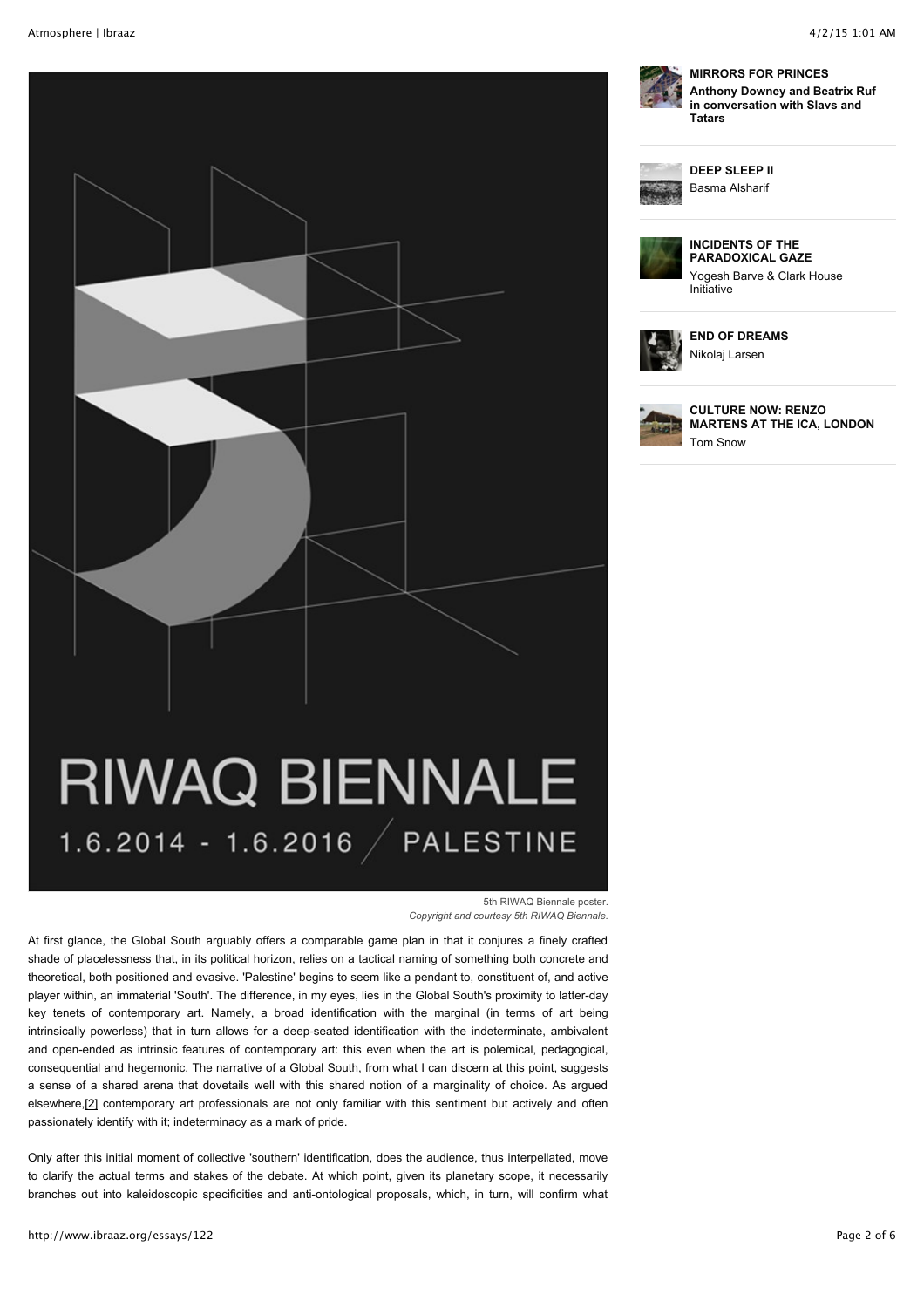

The World Biennial Forum No 2 (2014) used the 'Global South' as a starting point for discussions on 'How to Make Biennials in Contemporary Times'. Image from The World Biennial Forum website. Juan Downey, *Mapa Mundi*, 1979. Oil on linen. 180 x 205. *Photo Harry Shunk. Courtesy of Merilys Belt Downey The Juan Downey Estate.*

because it is as infinitely complex as the world it is borne of. To take a specific example, when the World Biennial Forum (WBF) posits the Global South as a 'starting point', of their recent convention, this sets a very particular tone. The organizers could have begun by saying: 'taking the habitus of Anglophone, upper-middle class cultural producers as a starting point' (or even 'taking the metropolitan cultural industries as a starting point'), which might have been refreshing, but would not have amounted to the same kind of icebreaker. To be clear, however: any discussion of new transnational networks that attempts to pinpoint the motivations behind these networks, whether through the prism of the Global South or otherwise, needs to be encouraged. My critique pertains specifically to the perspective of a contemporary art practitioner.

It seems the terminology in question will lastingly mark this mid-decade moment, along with accelerationism, New Rationalism and other recent master tropes (some more helpful than others). Such, at least, is the impression that is raised by the sheer frequency, and contagious enthusiasm with which the term comes up in conversation; even the very geographic locations of its usage point to a bewildering diversity; from the WBF, to a PhD programme in Australia, to a project space in Tehran, to the platform that is the *Ibraaz* journal itself, to the wide range of interdisciplinary academic platforms to be found online. A look at the resonance of the term 'South' alone, in each of these wildly differing cases, will highlight how the term productively functions as a *faux ami* that is not descriptive but prospective in its modus operandi. A term that is auto-legitimizing in that it allows for the very transnational dynamic it posits as its moral horizon[.\[3\]](http://www.ibraaz.org/essays/122#_ftn3)

Within contemporary art, matters such as 'regional ontological insecurities' – insecurities both sparked and abetted by appellations such as 'Global South' – are generally analysed via the tenet that any take on power, politics and engagement needs to remain a formal one fundamentally. And in a field that is beholden to exceptionalism, systemic subversion, and the dis-identification with power above all else, a terminology that posits a discursive common ground only to invariably add up to particularity and exceptionalism – as the compendium of all the different 'Souths' invariably will – is poised to be a winner.

This is why overarching categories are routinely invoked, in contemporary art, only to be deftly undermined (categories ranging from 'culture', to 'local', to 'reality', to 'critique', to 'art' itself, and so on). The very act of disidentifying with the category and its institutional weight can offer a sense of complexity and placelessness, subversion and irony. And, to state the obvious, spatial metaphors are all the more subject to the rhetorical bait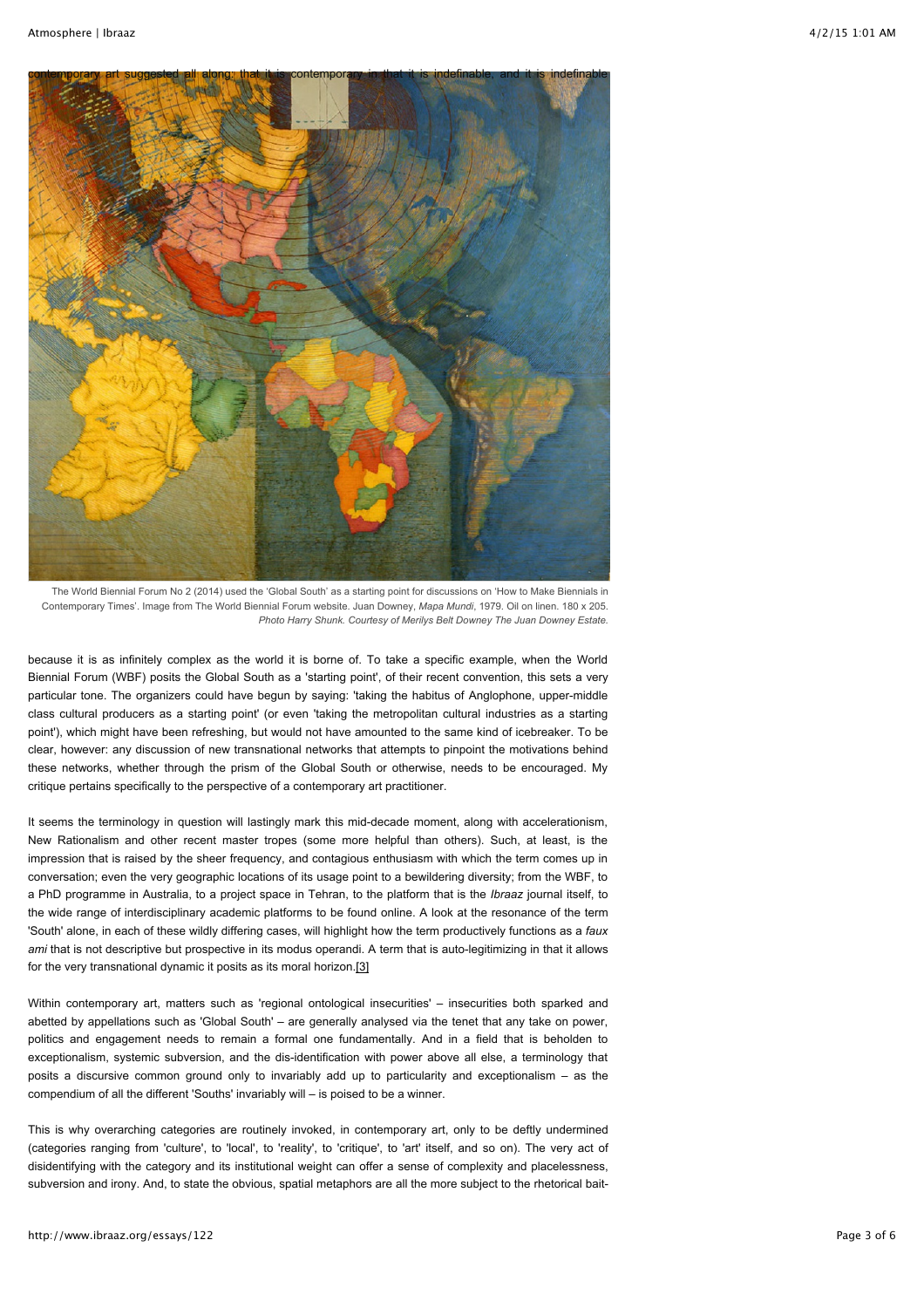and-switch that is at play here. Consider the number of events we must endure on 'Arab art' or the 'Middle East', all of them peppered with the jouissance of curatorial semi-apologetics and editorial proto-disclaimers and so on. Rarely is this dynamic spelled out as didactically and clearly as in Thierry de Duve's famous article discussing the display of gruesome, violent photographs within an art context (de Duve uses the example of the Khmer Rouge genocide). Branding images of massacres as an aesthetic category within a White Cube setting, say, would be frowned upon, not only for being crude, but also for being banal and uni-dimensional. Similarly, holding 'humanitarian' shows in NGOs and embassies, for example, is also lacking in the constitutive indeterminacy of contemporary art. The latter would require a blending of spatial coordinates and criteria; an exercise in re- and de-territorialization that condenses the incompatible, and exoticizes the familiar.

What are the material preconditions that allow for the circulation of a globally southern discourse in the first place? Moving away from the use of spatial metaphor, let's consider the working conditions, infrastructures and class backgrounds that are operative within the circulatory networks contained in such cartographies. Professional parameters of this kind are exceedingly – and increasingly – hard to differentiate along the lines of a north and a south. It's true that the institutional density in, say, Amsterdam still does not compare to the one in Beirut, let alone Tehran. But should you endeavour to trace the material movements, currencies, networks and discourses that criss-cross this institutional landscape, the more the east/, north/south coordinates begin to wobble?

For example, arts writers everywhere are routinely comforted for their tiny fees by means of hearty references to global circulation. An editorial benchmark – an employment premise (labour in return for the hard currency of exposure) – that speaks more clearly about global values at play than an essay's actual content possibly could. Financial vulnerability aside, the sense of being underrated and exhausted is rampant among arts writers, and will not be changing anytime soon. Most importantly, the genuinely global phenomenon that is the lack of support structures for these writers, is actually consolidating the fundamentally indeterminate, anti-polemical sense of politics described above. Admittedly, nagging about fees will seem infinitely trite to those invested in the bigger picture, but it's hard to overestimate the structural importance of the material conditions that support the ideological overlay. Indeed, they can actually redefine it if taken seriously enough.<sup>[4]</sup>

Allow me to end with a concrete exhibitionary context, as a counterexample or case study. Just as I began compiling notes for this essay, I was actually immersed within the heady atmosphere of the biannual Qalandiya International event, the largest art occurrence in Palestine to date. Everything happens at once, no one has time, and the general spirit is one of excited, cheerful breathlessness that is hard to resist. In terms of its internationalist outlook, the Qalandiya focus is very much on numbers; the masses of artists, journalists and visitors flying in and out; numbers that are widely quoted, memorized and flaunted. One would be forgiven for assuming an understandable Palestinian eagerness to expose the 'situation' to a broader audience. And yet it's striking, actually, to which point exercises in show-and-tell have been losing in political currency. There's no question that international testimony will always be important, regardless. But a discursive shift towards building sustainable structures, for those living here right now, is pretty much unmistakable. Be that as it may, the Qalandiya ethos is one of circulation and exposure, of broad strokes of sympathy and identification that ultimately invites you to disregard the precise ways in which a body can be moved through space. And the ways in which this movement dictates how much a visitor is willing to take in per minute and square metre and so on.

Qalandiya aside, international circulation is a strange thing in art. We scoff and belittle, but at the end of the day, we do play ball. Even if the discourse is stereotypical, the working conditions abysmal, the politics stereotypical at best. We content ourselves with nagging behind the scenes, promising ourselves it's the very last time we ever do this, ever ever. It seems there's little hope of improving the level of this conversation, which has been merrily chasing its tail since *Les magiciens de la terre* (1989). Unless, that is, the inconspicuous stories told by the wall and the easel, and other material factors, are taken into account with a little more patience. With this kind of thing in mind (and with the conceptual prompting of artist Hassan Khan), RB5 conceived of a response to Qalandiya International which did not announce so much as embody or enact its oppositional stance. Ten (remunerated) artists were invited to a discussion addressing the question of transnational networks and exposure, and the price they were willing to pay for such factors. The setting for this conversation, importantly, was the remote village of Deir Ghassaneh, from which no one could easily escape. A claustrophobic no exit setting for a discussion held in Arabic, and spanning nearly five hours. With such ghastly parameters, the audience was predictably small, but unusually devoted[.\[5\]](http://www.ibraaz.org/essays/122#_ftn5)

The language, the number of speakers, the heated intimacy, the excessive period of time, in combination with the entrapment of the setting and exotic flair of the situation: these and other factors – including the food, prepared by Deir Ghassaneh locals – were decisive. But perhaps the most novel aspect was the fact that ten individuals were speaking as artists specifically. Once upon a time, the art field counted a far larger number of places conceived of as spaces for artists, specifically speaking. The very term *vernissage* points to the act of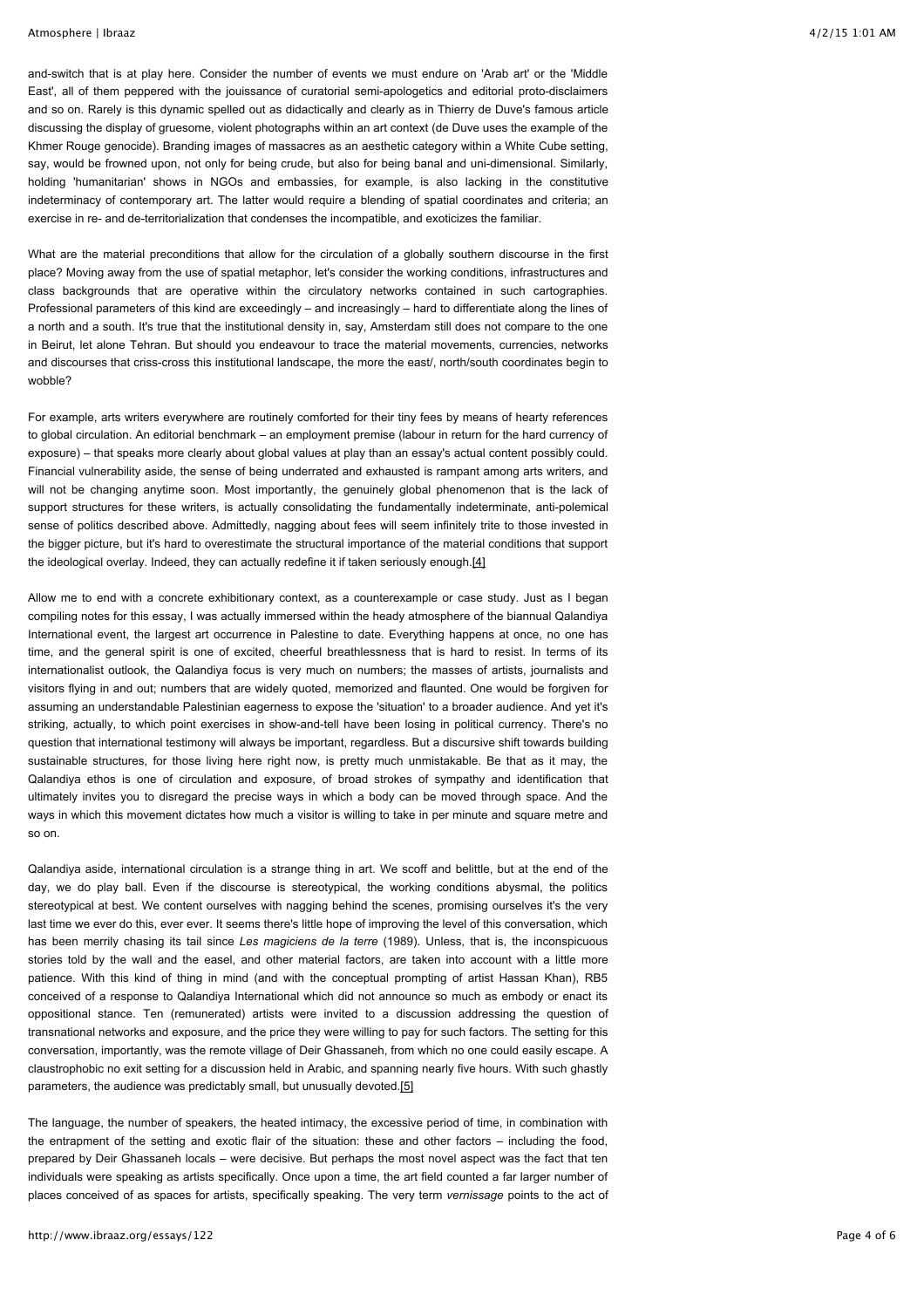

Qalandiya International poster. Young girls at the Women's Activity Centre in Qalandiya playing a game of basketball, circa 1950. *Courtesy of UNRWA Archive.*

varnishing days quickly became long afternoons and evenings when a professional specificity could emerge, with artists commiserating, bonding and bitching, and thereby allowing for distinctive, collective interests to emerge as such. Today, even in a biennale setup with some 120 artists, there is very rarely a moment when they dominate the stage, let alone the public conversation.

The upshot of our Deir Ghassaneh exercise is difficult to circulate, beyond settings such as this very propagandistic and somewhat paranoid essay. And yet, our artist roundtable was the kind of platform where the priorities of a South can be articulated rather thoroughly. Not by creating a broad platform of instinctive political commonalities, but by demanding an attention to concrete issues of display formats, research processes, and painful choices in terms of career strategies and personal investment. This kind of thing will crassly restrict the audience numbers, but whether the issue is art production at large, or something more violently urgent, the creation of a specifically committed audience can be just as pressing as a globally sympathetic one. Or, to put it more polemically, perhaps the creation of a globally sympathetic audience can actually preclude the production of all others.

[\[1\]](http://www.ibraaz.org/essays/122#_ftnref1) Esmail Nashif, *On Palestinian Abstraction: Zohdy Qadry and the Geometrical Melody of Late Modernism*